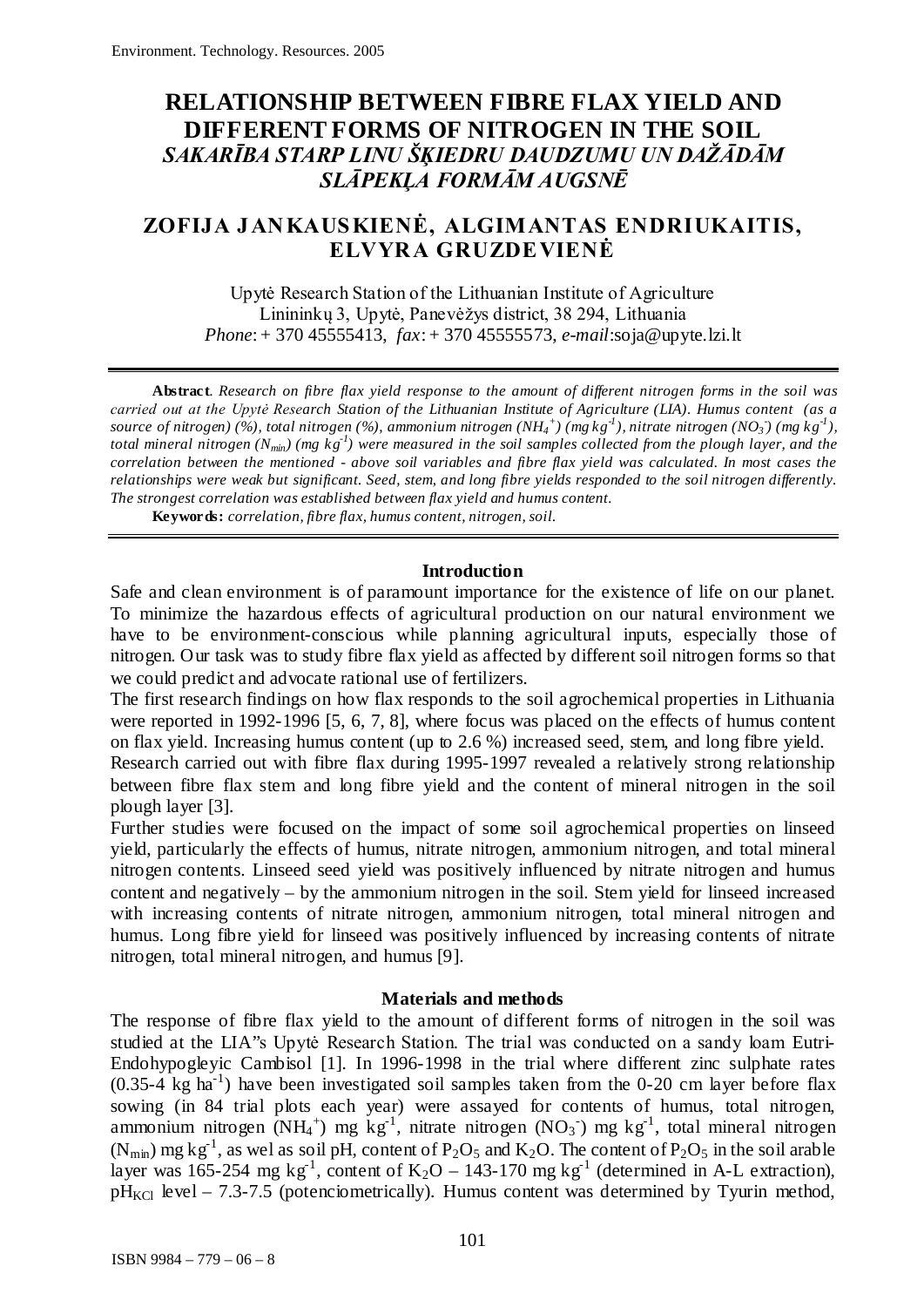content of total nitrogen – by Kjeldahl method, content of nitrate nitrogen  $(NO_3)$  and content of ammonium nitrogen  $(NH_4)$  – in 1 N KCl extraction by calorimetrical method and content of total mineral nitrogen  $(N_{min})$  – by adding up the amount of nitrate nitrogen and ammonium nitrogen.

 $N_{15}P_{20}K_{60}$  before flax sowing have been applied. Flax cv. Baltučiai was sown by a sowing machine SNL-16 at a seed rate of 22 million viable seed per hectare with 10 cm row spacings. In the field rotation, flax followed winter wheat. Herbicide Valinate  $0.3$ - $0.4$  l ha<sup>-1</sup> was used to control broad-leaved weeds, herbicides Fusilade  $(2 \ 1 \text{ ha}^{-1})$  or Agile  $(1 \ 1 \text{ ha}^1)$  – to control grasses. Insecticides Fastac  $(0.1 \text{ 1 ha}^{-1})$  and Decis  $(0.3 \text{ 1 ha}^{-1})$  were used to control flea-beetles. Flax was grown and the assessments were done following the standard methodology [11]. Flax was pulled at the stage of early yellow ripeness, threshed by a MS thresher, stems were retted in warm (33-  $37^{\circ}$ C) water, then were breaked up by a machine tool SMT-200, threshed by a MS thresher, fibre was hackled using combs number 9 and 13. Seed, stem and long fibre yield was established in the plots and the correlation between fibre flax yield and amount of different forms of nitrogen in the soil was calculated. More than 250 paired cases were used for the calculation of correlation.

### **Results and discussion**

Variation of the contents of different nitrogen forms in the soil. Some authors report that the content of nitrate nitrogen or ammonium nitrogen depends on soil pH level. In acid soils the content of ammonium nitrogen is higher than that of nitrate nitrogen and in the soils having pH reaction close to neutral, the content of nitrate nitrogen is higher than that of ammonium nitrogen [3, 4, 10]. In our trials the soil was slightly alkaline and close to neutral reaction.

The content of nitrate nitrogen varied slightly in the plots and via time – from 5.10 to 7.32 mg kg<sup>-1</sup>, but the content of ammonium nitrogen varied more markedly (especially in different years)  $-$  from 1.90 to 4.32 mg  $kg^{-1}$ . The content of total mineral nitrogen varied from 7.63 to 10.91 mg kg<sup>-1</sup>. According to the grading system [2] tested soils could be described as having low amount of total nitrogen (up to 0.2 %). The amount of total nitrogen in the soil varied from 0.104 to 0.148 %. Humus content in the tested plots varied from 2.65 to 4.33 %, and tested soils could be described as having high or very high humus content [2].

Seed yield. The seed yield varied (from  $625$  to  $1120$  kg ha<sup>-1</sup>) between plots and years, therefore a possibility to calculate the correlation occurred. Linear and quadratic correlations were calculated, but in most cases the quadratic correlation had higher probability level. In most cases the relationship between fibre flax seed yield and different soil nitrogen forms was weak, but significant at the 95 % probability level.

Flax seed yield was affected by the content of ammonium nitrogen and total mineral nitrogen, humus content and amount of total nitrogen in the soil and was not influenced by the content of nitrate nitrogen. The equations of correlation and their probability data are presented; "r / $\eta$ " means coefficient of linear or quadratic correlation, " $r_{95}/\eta_{95}$ " – statistically significant coefficient of linear or quadratic correlation at 95 % probability level. Statistically significant cases are presented in bold (Table 1).

Seed yield increased with an increase in ammonium nitrogen content from 1.90 to 4.32 mg kg<sup>-1</sup> and the content of total mineral nitrogen increased from  $7.63$  to 10.91 mg kg<sup>-1</sup>. Total nitrogen had different influence on flax seed yield. When the content of total nitrogen varied between 0.104-0.136 %, flax seed yield tended to decline. With an increase in the content of total nitrogen from 0.136 to 0.148 %, the seed yield increased. Seed yield was increasing until humus content had reached 4.06 %. From this point and onwards flax seed yield declined.

The strongest significant correlation (of the investigated nitrogen forms) showed ammonium nitrogen and humus.

Stem yield. The stem yield varied in the plots from 3191 to 7624 kg ha<sup>-1</sup> (the main variation was found between years). Linear and quadratic correlations were calculated, and in most cases weak, but significant correlation was established (quadratic as well as linear correlations were found to be significant). Stem yield was not affected by the content of nitrate nitrogen (Table 2). The changes in the content of ammonium nitrogen and in the content of total mineral nitrogen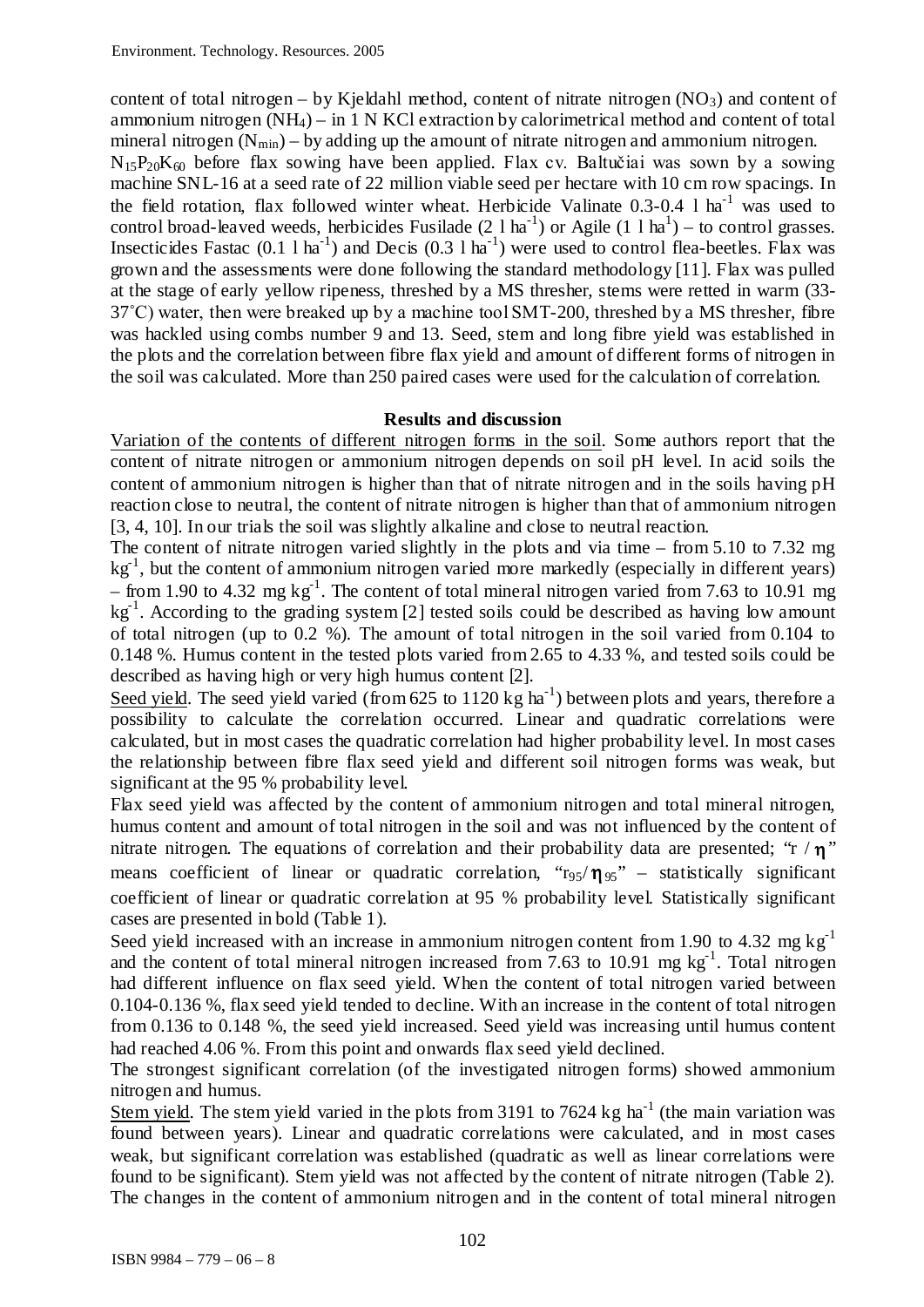affected stem yield differently compared with seed yield. Stem yield decreased with an increase in ammonium nitrogen content from 1.90 to 4.32 mg  $kg^{-1}$  and the content of total mineral nitrogen increased from 7.63 to 10.91 mg  $kg^{-1}$ . The increase in the content of total mineral nitrogen from 0.104 to 0.148 % and the increase in humus content from 2.65 to 4.33 % had a positive effect on flax stem yield.

The strongest significant correlation (of all investigated nitrogen forms) exhibited ammonium nitrogen and total mineral nitrogen.

*Table 1.*

| N form          | x variation        | Equation                              | r/n      | $r_{95}/$   |
|-----------------|--------------------|---------------------------------------|----------|-------------|
| (x)             |                    |                                       |          | $\eta_{95}$ |
| $N-NO3$         | $6.21 \pm 1.106$   | $y_1 = 955.52 - 15.39x$               | $-0.100$ | 0.135       |
| $mg \, kg^{-1}$ | $6.21 \pm 1.106$   | $y_1 = 969.66 - 19.77x + 0.3280x^2$   | 0.100    | 0.135       |
| $N-NH_4$ ,      | $3.11 \pm 1.207$   | $y_1 = 761.84 + 31.60x$               | 0.223    | 0.135       |
| $mg \, kg^{-1}$ | $3.11 \pm 1.207$   | $y_1 = 686.24 + 67.70x - 3.2957x^2$   | 0.234    | 0.135       |
| $N_{min}$       | $9.27 \pm 1.638$   | $y_1 = 720.18 + 15.09x$               | 0.145    | 0.135       |
| $mg \, kg^{-1}$ | $9.27 \pm 1.638$   | $y_1 = 770.66 + 5.10x + 0.4756x^2$    | 0.146    | 0.135       |
| $N_{total}$     | $0.126 \pm 0.0217$ | $y_1 = 875.81 - 125.34x$              | $-0.016$ | 0.135       |
| %               | $0.126 \pm 0.0217$ | $y_1 = 1559.50 - 10585.74x +$         | 0.170    | 0.135       |
|                 |                    | 38807.7895x <sup>2</sup>              |          |             |
| Humus,          | $3.49 \pm 0.838$   | $y_1 = 740.70 + 34.22x$               | 0.168    | 0.135       |
| $\%$            | $3.49 \pm 0.838$   | $y_1 = 372.11 + 256.18x - 31.5254x^2$ | 0.220    | 0.135       |

The influence of different soil nitrogen forms  $(x)$  on flax seed yield  $(y_1,$  kg ha $^{-1})$ 

*Table 2.*

The influence of different soil nitrogen forms (x) on flax stem yield  $(y_2,$  kg ha<sup>-1</sup>)

| N form          | x variation        | Equation                                     | $r/\eta$ | $r_{95}/$   |
|-----------------|--------------------|----------------------------------------------|----------|-------------|
| (x)             |                    |                                              |          | $\eta_{95}$ |
| $N-NO_3$        | $6.21 \pm 1.106$   | $y_2 = 6020.75 - 88.96x$                     | $-0.080$ | 0.135       |
| $mg \, kg^{-1}$ | $6.21 \pm 1.106$   | $y_2 = 7223.02 - 461.21x + 27.8837x^2$       | 0.093    | 0.135       |
| $N-NH_4$ ,      | $3.11 \pm 1.207$   | $y_2 = 6485.27 - 327.11x$                    | $-0.321$ | 0.135       |
| $mg \, kg^{-1}$ | $3.11 \pm 1.207$   | $y_2 = 8322.56 - 1204.60x + 80.0890x^2$      | 0.399    | 0.135       |
| $N_{min}$       | $9.27 \pm 1.638$   | $y_2$ = 7545.31 -224.06x                     | $-0.298$ | 0.135       |
| $mg \, kg^{-1}$ | $9.27 \pm 1.638$   | $y_2 = 8881.11 - 488.45x + 12.5854x^2$       | 0.306    | 0.135       |
| $N_{total}$     | $0.126 \pm 0.0217$ | $y_2$ = 4499.04 + 7701x                      | 0.136    | 0.135       |
| %               | $0.126 \pm 0.0217$ | $y_2 = 1556.17 + 52727.22x - 167044.7980x^2$ | 0.169    | 0.135       |
| Humus,          | $3.49 \pm 0.838$   | $y_2 = 4576.42 + 255.90x$                    | 0.174    | 0.135       |
| %               | $3.49 \pm 0.838$   | $y_2 = 6261.35 - 758.72x + 144.1104x^2$      | 0.196    | 0.135       |

Long fibre yield. During the experimental years the yield of long fibre varied from 368 to 1595 kg ha<sup>-1</sup>. The calculated quadratic and linear correlation was found to be significant at 95 % probability level. The relationship between long fibre yield and content of nitrate nitrogen, content of ammonium nitrogen and content of total mineral nitrogen, humus content in the soil was established. The amount of total nitrogen did not affect long fibre yield of flax. Long fibre yield decreased when the content of nitrate nitrogen rose from 5.10 to 7.32 mg  $kg^{-1}$ , the content of ammonium nitrogen rose from 1.90 to 4.32 mg  $kg^{-1}$ , and the content of total mineral nitrogen rose from 7.63 to 10.91 mg  $kg^{-1}$ . Humus content had a positive effect on long fibre yield of flax. Long fibre yield increased with an increase in humus content from 2.65 to 4.33 %.

Humus content exhibited the strongest significant correlation (of the investigated nitrogen forms).